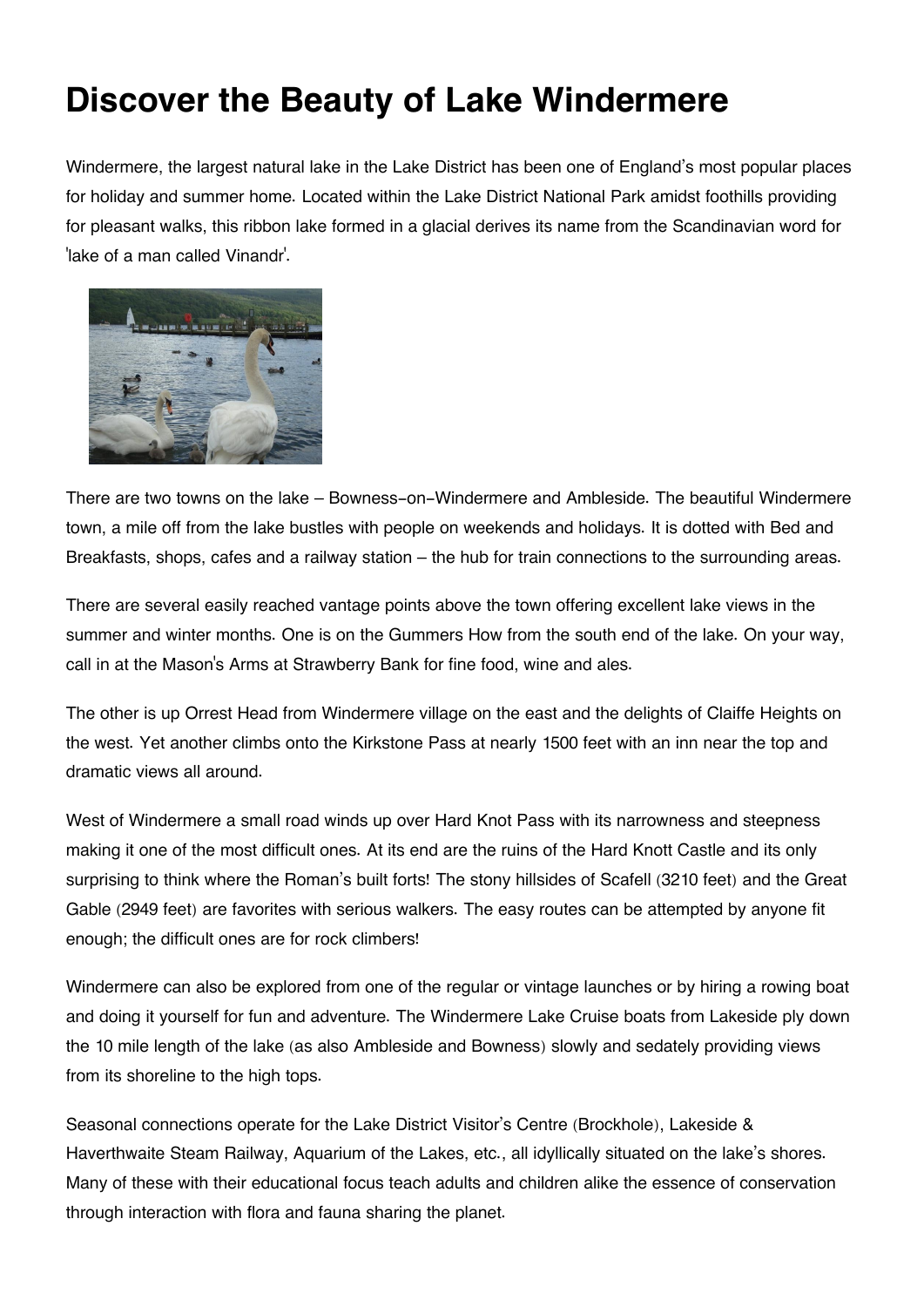Private charters, evening cruises, jazz/buffet cruises are also available in summer while winter has Santa Specials and Christmas lunch specials. The onboard coffee shop sells refreshments including sandwiches, confectionery, beers, wines and spirits. In addition, the old beautifully restored steamers (now driven by diesel engines) and gondolas retain their charm for children and adults alike while providing an unrivalled cruising experience. It may be mentioned herein that Windermere's long popularity for steam launches has given its name to the Windermere kettle, a steam-powered tea urn.



Casual anglers can try their hand in fishing in the lake waters or buy tackle, hire equipment (and the produce!) from local shops. For a more relaxed day, a barbecue on the lakeside is perfect in the summer sun. For children the Fell Foot Country Park is particularly interesting for family picnics, boat hires and adventure play.

Various discovery walks close to the lake and connected to the Lake Cruises network can also be done. Their guides can be purchased at the various piers or onboard the cruises. Yet others can try the Lake District Supertours with their full and half-day guided tours in luxury, mini-coaches. Many of their packages include cruises and steam rail journeys which cover many neighboring attractions.

Bowness-on-Windermere is halfway down on the eastern shore. The enchanting village has tiny streets lined with delightful shops, charming pubs and delicious Lakeland treats from the local delicatessen. Look out for artifacts on sale in the quaint art and craft shops or catch up on a chat with the owners or simply walk along the shore footpath to watch the ducks lazing idly in unsurpassed natural beauty.

Many believe that here, there is a lake monster, similar to the one alleged to live in Loch Ness and anomalous photos have been taken of the supposed creature affectionately nicknamed Bownessie. A must-see in Bowness is the Blackwell Arts and Crafts House with gardens overlooking the lake's tranquility. Its restored, furnished interiors with stained glass windows and carved oak paneling is a perfect setting for historical and contemporary exhibitions in the galleries.